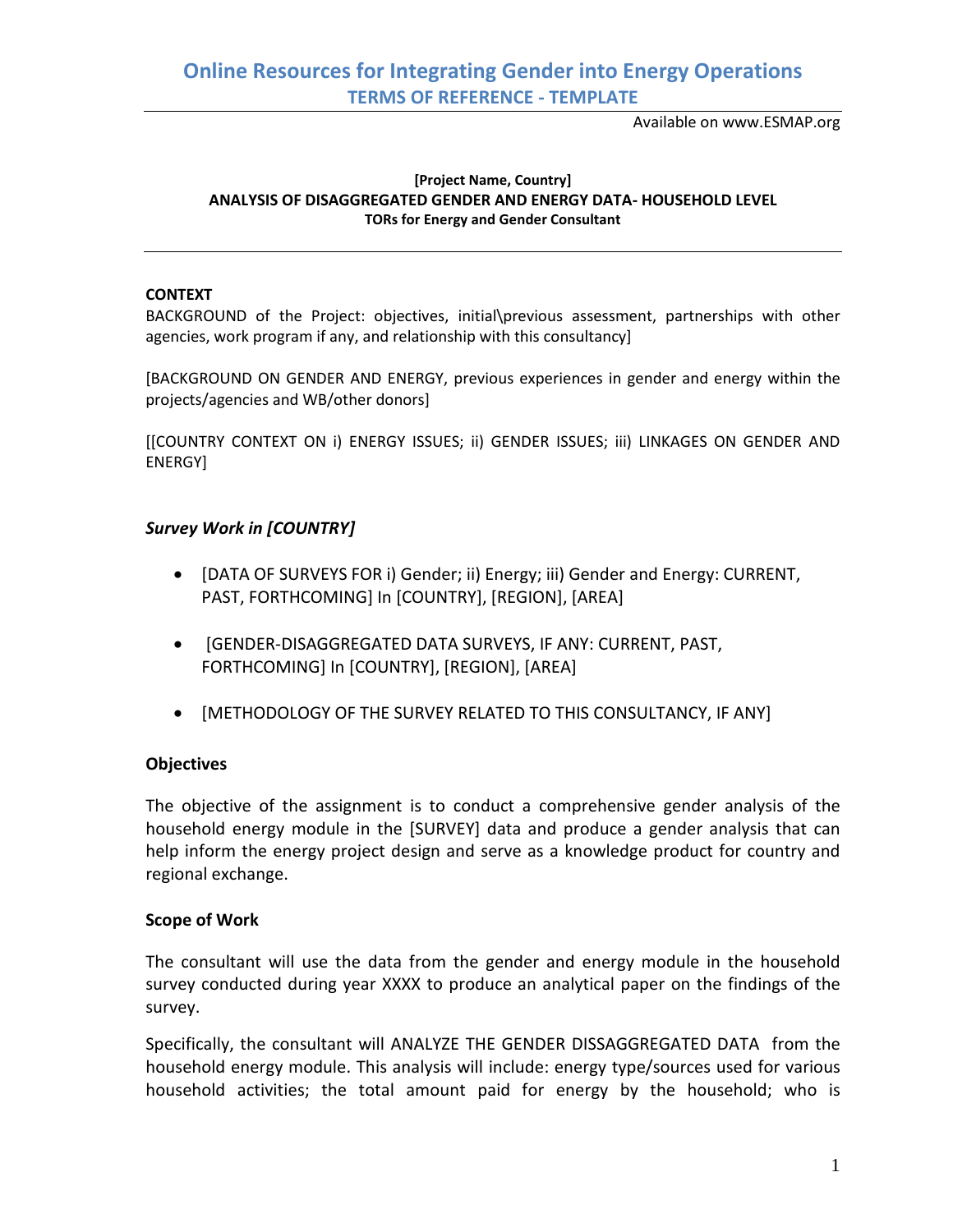Available on www.ESMAP.org

responsible for the payment; decision on how much and when to purchase this; where is the particular source of energy obtained from (e.g., bush/own farm/ public forest / private farm/market/kiosk/filling station/national grid/ sun / other); who in the household is responsible for bringing the energy source to the household; distance covered from homestead; how has the household changed its use of this energy source/type in the last 3 years (increased/constant/decreased); and what effect has this brought to the household (e.g., saved time / increased leisure/more convenient/lowered costs/increased costs/no effect/ other). The consultant will create both a descriptive analysis of the data, as well as to the extent possible a deeper in depth analysis of salient correlations that could be attributed to gender.

FIELD MISSION: During [DATE] the consultant will travel to [COUNTRY] to work with [Energy Specialist/Project Implementation Unit/ Local Agency/others]. During this collaboration, the consultant will ground-truth some of the data based on findings from the internal and external assessments of [LOCAL AGENCY] and [Related Program].

The consultant will develop a knowledge product for dissemination focusing on the findings in relation to gender and household energy in [COUNTRY]. The consultant will also prepare a summary note that can be used for policy guidance and project design purposes.

### **Deliverables and schedule**

1. Expected outputs include: (i) a formal report for dissemination and (ii) a summary note that can be used for policy guidance and project design purposes.

- 2. Assignment Schedule:
	- **Commence: XXXX.**
	- **Travel to [COUNTRY]: [DATE/TBD]**
	- World Bank receive report draft: [DATE]
	- **Final report and policy note completed: [DATE]**

# **Coordination**

The consultant will report to XXXX and work in close coordination with XXXX TTL Energy Program/Project. The consultant will also travel to [COUNTRY] for XX days of work with the [COUNTRY] [Project Implementation Unit/ Local Agency/others consultants, OTHER] working on gender mainstreaming for [PROGRAM] in [COUNTRY].

# **Level of Effort**

The assignment would require XX days of consultant effort.